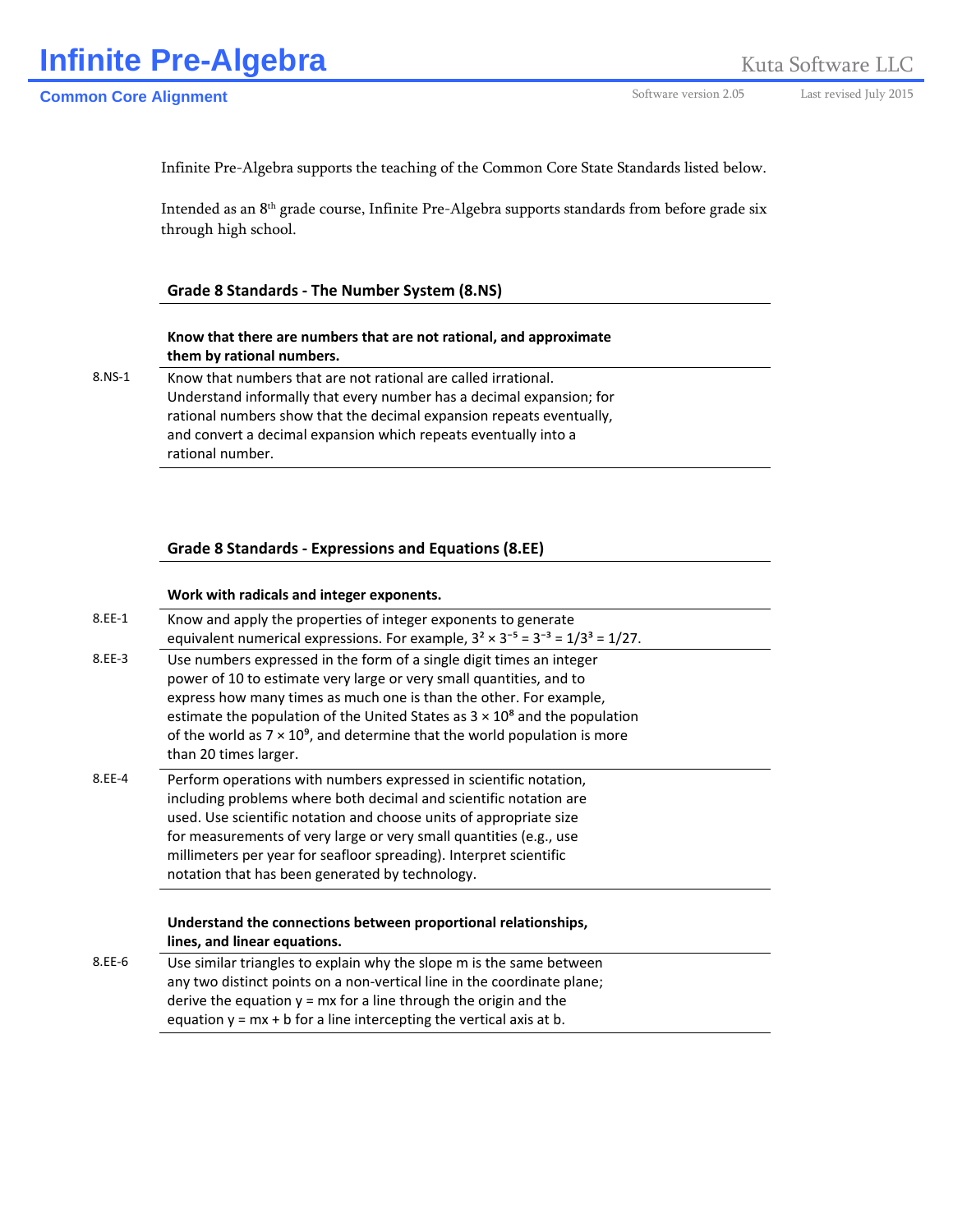**Analyze and solve linear equations and pairs of simultaneous linear equations.**

| 8.EE-7a | Give examples of linear equations in one variable with one                                |
|---------|-------------------------------------------------------------------------------------------|
|         | solution, infinitely many solutions, or no solutions. Show which                          |
|         | of these possibilities is the case by successively transforming the                       |
|         | given equation into simpler forms, until an equivalent equation of                        |
|         | the form $x = a$ , $a = a$ , or $a = b$ results (where a and b are different<br>numbers). |
| 8.EE-7b | Solve linear equations with rational number coefficients, including                       |
|         | equations whose solutions require expanding expressions using                             |
|         | the distributive property and collecting like terms                                       |
| 8.EE-8a | Understand that solutions to a system of two linear equations                             |
|         | in two variables correspond to points of intersection of their                            |
|         | graphs, because points of intersection satisfy both equations                             |
|         | simultaneously.                                                                           |
| 8.EE-8b | Solve systems of two linear equations in two variables                                    |
|         | algebraically, and estimate solutions by graphing the equations.                          |
|         | Solve simple cases by inspection. For example, $3x + 2y = 5$ and $3x +$                   |
|         | $2y = 6$ have no solution because $3x + 2y$ cannot simultaneously be 5                    |
|         | and $6.$                                                                                  |
| 8.EE-8c | Solve real-world and mathematical problems leading to two linear                          |
|         | equations in two variables. For example, given coordinates for two                        |
|         | pairs of points, determine whether the line through the first pair of                     |
|         | points intersects the line through the second pair.                                       |

### **Grade 8 Standards ‐ Functions (8.F)**

### **Define, evaluate, and compare functions.**

| $8.F-1$ | Understand that a function is a rule that assigns to each input exactly<br>one output. The graph of a function is the set of ordered pairs                                                                                                                                                                                                                                    |  |
|---------|-------------------------------------------------------------------------------------------------------------------------------------------------------------------------------------------------------------------------------------------------------------------------------------------------------------------------------------------------------------------------------|--|
|         | consisting of an input and the corresponding output.                                                                                                                                                                                                                                                                                                                          |  |
| $8.F-3$ | Interpret the equation $y = mx + b$ as defining a linear function, whose<br>graph is a straight line; give examples of functions that are not linear.<br>For example, the function $A = s^2$ giving the area of a square as a function<br>of its side length is not linear because its graph contains the points (1,1),<br>(2,4) and (3,9), which are not on a straight line. |  |

#### **Use functions to model relationships between quantities.**

8.F‐4 Construct a function to model a linear relationship between two quantities. Determine the rate of change and initial value of the function from a description of a relationship or from two (x, y) values, including reading these from a table or from a graph. Interpret the rate of change and initial value of a linear function in terms of the situation it models, and in terms of its graph or a table of values.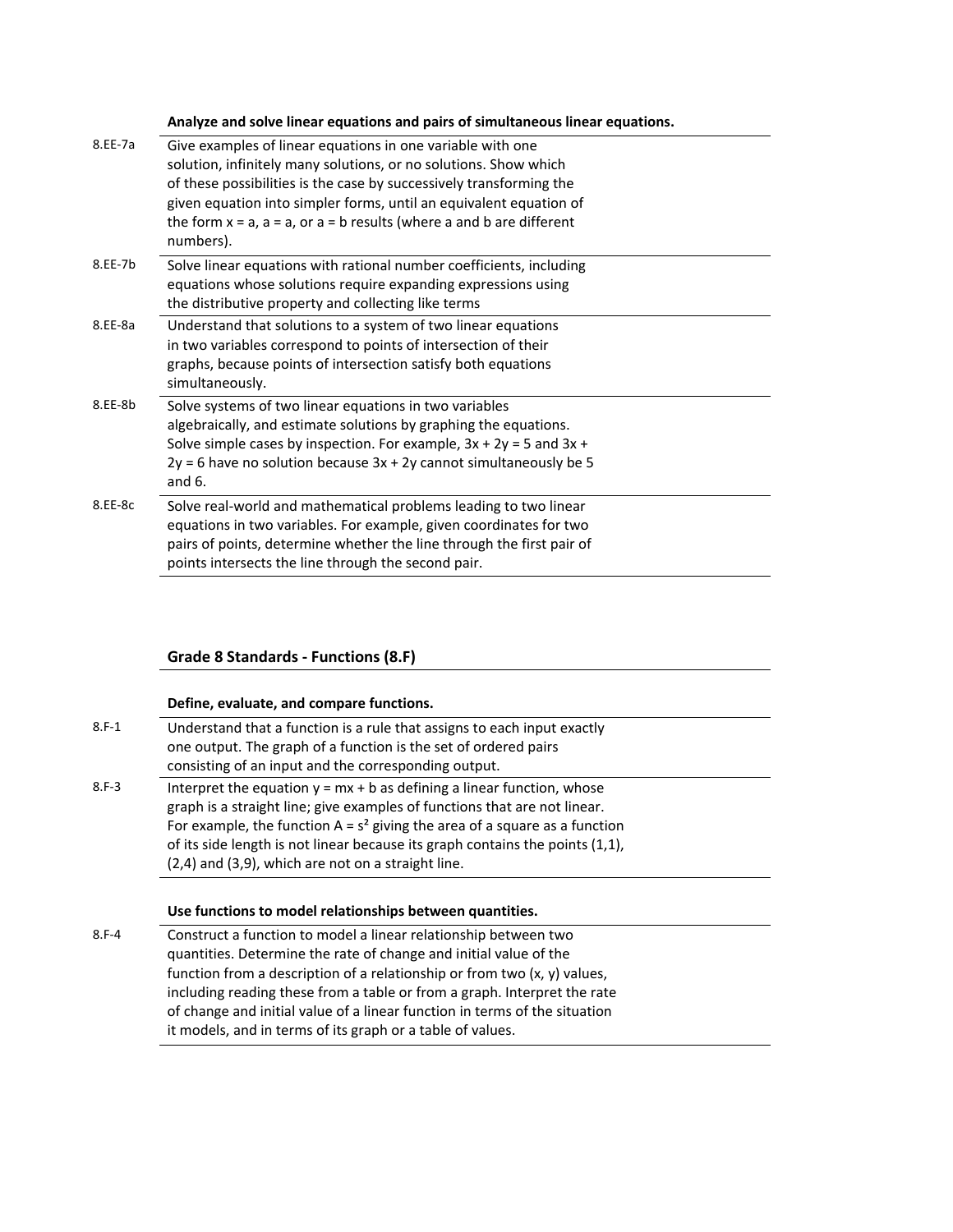## **Understand congruence and similarity using physical models, transparencies, or geometry software.**

| $8.G-1a$  | Verify experimentally the properties of rotations, reflections, and               |
|-----------|-----------------------------------------------------------------------------------|
|           | translations: Lines are taken to lines, and line segments to line segments of the |
|           | same length.                                                                      |
| $8.G-1b$  | Verify experimentally the properties of rotations, reflections, and               |
|           | translations: Angles are taken to angles of the same measure.                     |
| $8.G-2$   | Understand that a two-dimensional figure is congruent to another if               |
|           | the second can be obtained from the first by a sequence of rotations,             |
|           | reflections, and translations; given two congruent figures, describe a            |
|           | sequence that exhibits the congruence between them.                               |
| $8.G-3$   | Describe the effect of dilations, translations, rotations, and reflections        |
|           | on two-dimensional figures using coordinates.                                     |
| $8.G - 5$ | Use informal arguments to establish facts about the angle sum and                 |
|           | exterior angle of triangles, about the angles created when parallel lines         |
|           | are cut by a transversal, and the angle-angle criterion for similarity of         |
|           | triangles. For example, arrange three copies of the same triangle so that         |
|           | the sum of the three angles appears to form a line, and give an argument          |
|           | in terms of transversals why this is so.                                          |
|           |                                                                                   |
|           | Understand and apply the Pythagorean Theorem.                                     |
| $8.G - 7$ | Apply the Pythagorean Theorem to determine unknown side lengths                   |
|           | in right triangles in real-world and mathematical problems in two and             |
|           | three dimensions.                                                                 |
| $8.6 - 8$ | Apply the Pythagorean Theorem to find the distance between two                    |
|           | points in a coordinate system.                                                    |
|           | Solve real-world and mathematical problems involving volume of                    |
|           | cylinders, cones, and spheres.                                                    |
| $8.G-9$   | Know the formulas for the volumes of cones, cylinders, and spheres                |
|           | and use them to solve real-world and mathematical problems.                       |
|           |                                                                                   |

# **High School ‐ Number and Quantity (N)**

|          | Reason quantitatively and use units to solve problems.                                                                                                                                                                               |
|----------|--------------------------------------------------------------------------------------------------------------------------------------------------------------------------------------------------------------------------------------|
| $N$ -Q-1 | Use units as a way to understand problems and to guide the solution<br>of multi-step problems; choose and interpret units consistently in<br>formulas; choose and interpret the scale and the origin in graphs and<br>data displays. |
| $N-Q-2$  | Define appropriate quantities for the purpose of descriptive modeling.                                                                                                                                                               |
| $N-Q-3$  | Choose a level of accuracy appropriate to limitations on measurement<br>when reporting quantities.                                                                                                                                   |

 $\overline{\phantom{0}}$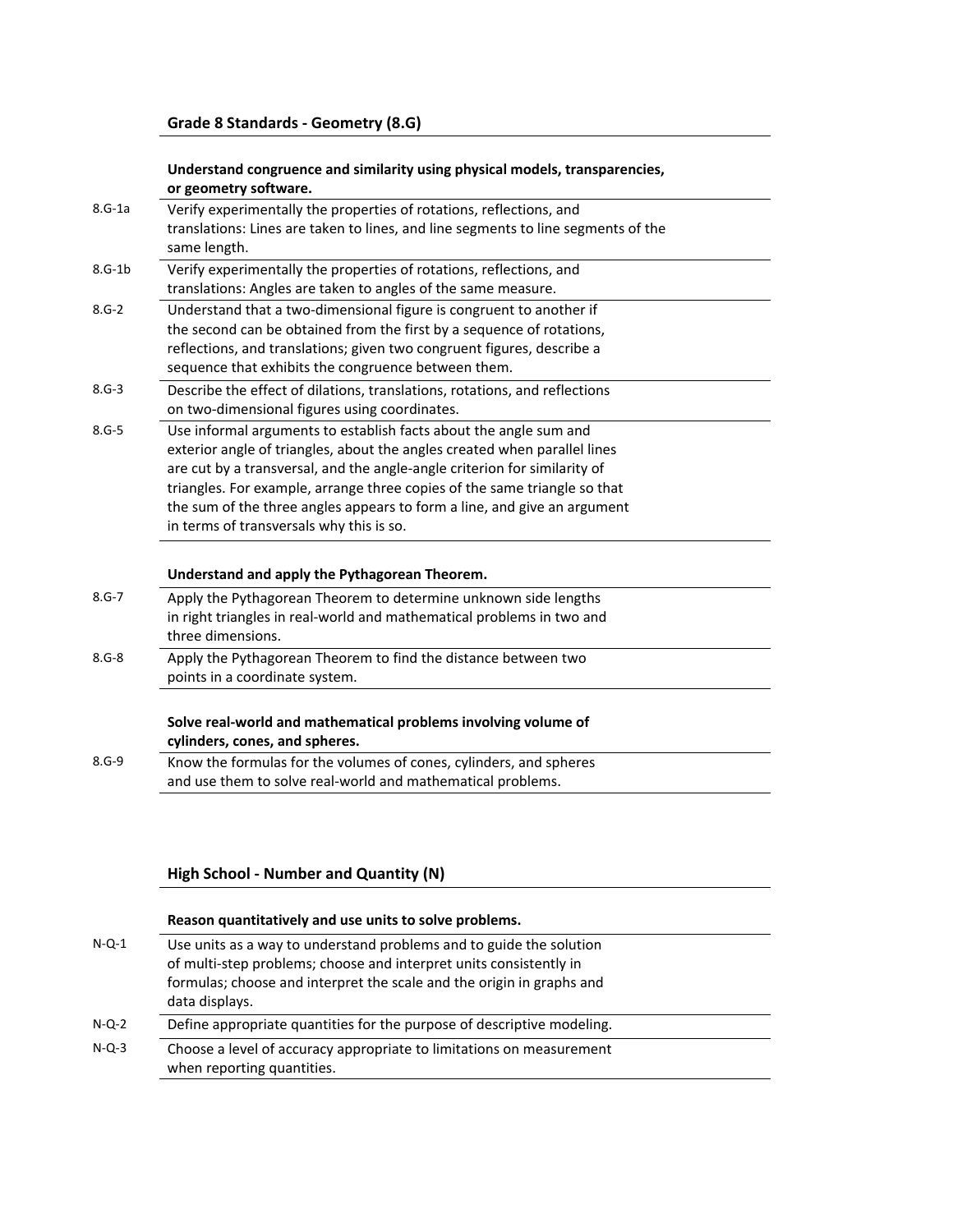## **Interpret the structure of expressions**

| A-SSE-1a  | Interpret parts of an expression, such as terms, factors, and<br>coefficients.                                                                                                                                                   |
|-----------|----------------------------------------------------------------------------------------------------------------------------------------------------------------------------------------------------------------------------------|
| A-SSE-1b  | Interpret complicated expressions by viewing one or more of their<br>parts as a single entity. For example, interpret $P(1+r)^n$ as the product<br>of P and a factor not depending on P.                                         |
| A-SSE-2   | Use the structure of an expression to identify ways to rewrite it. For<br>example, see $x^4 - y^4$ as $(x^2)^2 - (y^2)^2$ , thus recognizing it as a difference of<br>squares that can be factored as $(x^2 - y^2)(x^2 + y^2)$ . |
|           | Write expressions in equivalent forms to solve problems                                                                                                                                                                          |
| A-SSE-3c  | Use the properties of exponents to transform expressions for                                                                                                                                                                     |
|           | exponential functions. For example the expression 1.15^t                                                                                                                                                                         |
|           | can be rewritten as $(1.151/12)^{(12t)} \approx 1.01212$ ^t to reveal the                                                                                                                                                        |
|           | approximate equivalent monthly interest rate if the annual rate is 15%.                                                                                                                                                          |
|           | Perform arithmetic operations on polynomials                                                                                                                                                                                     |
| A-APR-1   | Understand that polynomials form a system analogous to the integers,                                                                                                                                                             |
|           | namely, they are closed under the operations of addition, subtraction,                                                                                                                                                           |
|           | and multiplication; add, subtract, and multiply polynomials.                                                                                                                                                                     |
|           |                                                                                                                                                                                                                                  |
|           | Create equations that describe numbers or relationships                                                                                                                                                                          |
| A-CED-1   | Create equations and inequalities in one variable and use them to                                                                                                                                                                |
|           | solve problems. Include equations arising from linear and quadratic                                                                                                                                                              |
|           | functions, and simple rational and exponential functions.                                                                                                                                                                        |
| A-CED-2   | Create equations in two or more variables to represent relationships                                                                                                                                                             |
|           | between quantities; graph equations on coordinate axes with labels                                                                                                                                                               |
|           | and scales.                                                                                                                                                                                                                      |
| A-CED-3   | Represent constraints by equations or inequalities, and by systems of                                                                                                                                                            |
|           | equations and/or inequalities, and interpret solutions as viable or non-                                                                                                                                                         |
|           | viable options in a modeling context. For example, represent inequalities                                                                                                                                                        |
|           | describing nutritional and cost constraints on combinations of different<br>foods.                                                                                                                                               |
|           |                                                                                                                                                                                                                                  |
|           | Understand solving equations as a process of reasoning and explain<br>the reasoning                                                                                                                                              |
| A-REI-1   | Explain each step in solving a simple equation as following from the                                                                                                                                                             |
|           | equality of numbers asserted at the previous step, starting from the                                                                                                                                                             |
|           | assumption that the original equation has a solution. Construct a                                                                                                                                                                |
|           | viable argument to justify a solution method.                                                                                                                                                                                    |
|           | Solve equations and inequalities in one variable                                                                                                                                                                                 |
| $A-REI-3$ | Solve linear equations and inequalities in one variable, including                                                                                                                                                               |
|           | equations with coefficients represented by letters.                                                                                                                                                                              |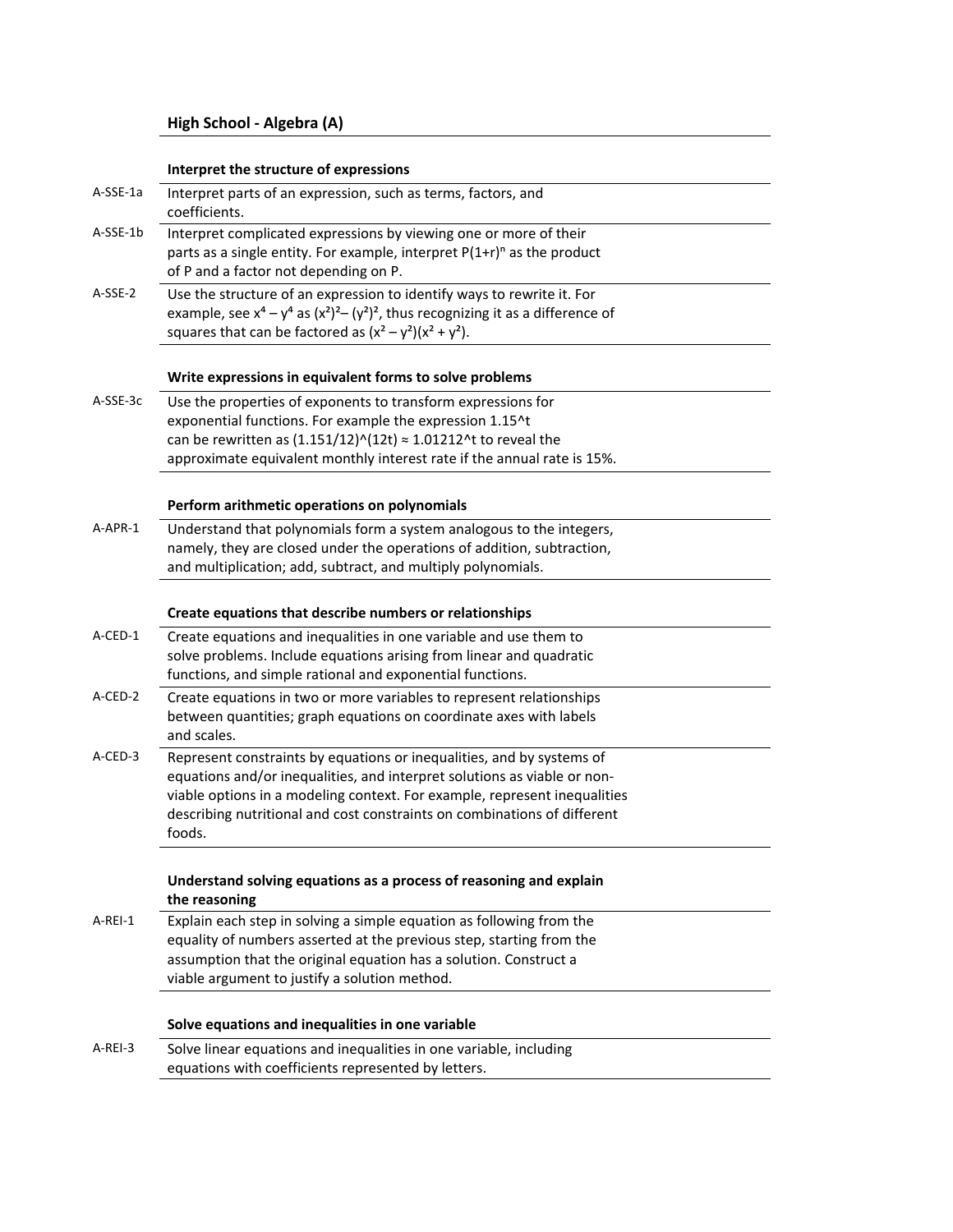# **Solve systems of equations**

| A-REI-6  | Solve systems of linear equations exactly and approximately (e.g., with<br>graphs), focusing on pairs of linear equations in two variables.                                                                                                                                                                                                                                                                                                                         |
|----------|---------------------------------------------------------------------------------------------------------------------------------------------------------------------------------------------------------------------------------------------------------------------------------------------------------------------------------------------------------------------------------------------------------------------------------------------------------------------|
|          | Represent and solve equations and inequalities graphically                                                                                                                                                                                                                                                                                                                                                                                                          |
| A-REI-10 | Understand that the graph of an equation in two variables is the set of<br>all its solutions plotted in the coordinate plane, often forming a curve<br>(which could be a line).                                                                                                                                                                                                                                                                                     |
| A-REI-11 | Explain why the x-coordinates of the points where the graphs of<br>the equations $y = f(x)$ and $y = g(x)$ intersect are the solutions of the<br>equation $f(x) = g(x)$ ; find the solutions approximately, e.g., using<br>technology to graph the functions, make tables of values, or find<br>successive approximations. Include cases where $f(x)$ and/or $g(x)$<br>are linear, polynomial, rational, absolute value, exponential, and<br>logarithmic functions. |
| A-REI-12 | Graph the solutions to a linear inequality in two variables as a half-<br>plane (excluding the boundary in the case of a strict inequality), and<br>graph the solution set to a system of linear inequalities in two variables<br>as the intersection of the corresponding half-planes.                                                                                                                                                                             |

# **High School ‐ Functions (F)**

|          | Analyze functions using different representations                                                                                                                                                                                                                                                                    |
|----------|----------------------------------------------------------------------------------------------------------------------------------------------------------------------------------------------------------------------------------------------------------------------------------------------------------------------|
| F-IF-7a  | Graph linear and quadratic functions and show intercepts,<br>maxima, and minima.                                                                                                                                                                                                                                     |
| F-IF-8b  | Use the properties of exponents to interpret expressions for<br>exponential functions. For example, identify percent rate of change<br>in functions such as $y = (1.02)^{n}t$ , $y = (0.97)^{n}t$ , $y = (1.01)^{n}(12t)$ , $y = (1.2)^{n}(t/10)$ , and<br>classify them as representing exponential growth or decay |
|          | Build a function that models a relationship between two quantities                                                                                                                                                                                                                                                   |
| F-BF-1a  | Determine an explicit expression, a recursive process, or steps for<br>calculation from a context.                                                                                                                                                                                                                   |
|          | Construct and compare linear, quadratic, and exponential models<br>and solve problems                                                                                                                                                                                                                                |
| $F-LE-2$ | Construct linear and exponential functions, including arithmetic and<br>geometric sequences, given a graph, a description of a relationship, or<br>two input-output pairs (include reading these from a table).                                                                                                      |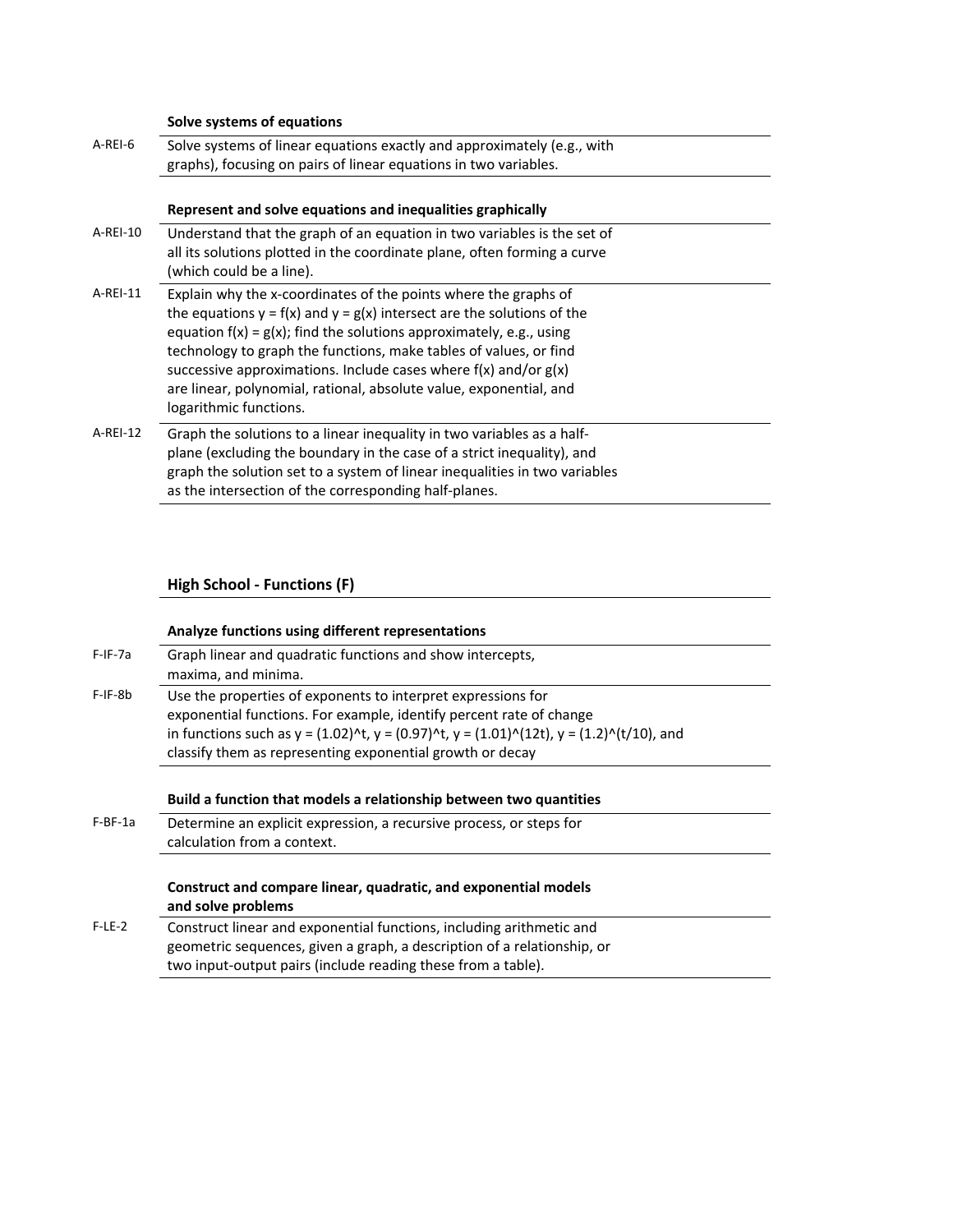## **Experiment with transformations in the plane**

| $G-CO-2$  | Represent transformations in the plane using, e.g., transparencies<br>and geometry software; describe transformations as functions that<br>take points in the plane as inputs and give other points as outputs.<br>Compare transformations that preserve distance and angle to those<br>that do not (e.g., translation versus horizontal stretch). |
|-----------|----------------------------------------------------------------------------------------------------------------------------------------------------------------------------------------------------------------------------------------------------------------------------------------------------------------------------------------------------|
| $G-CO-3$  | Given a rectangle, parallelogram, trapezoid, or regular polygon,<br>describe the rotations and reflections that carry it onto itself.                                                                                                                                                                                                              |
| $G-CO-5$  | Given a geometric figure and a rotation, reflection, or translation,<br>draw the transformed figure using, e.g., graph paper, tracing paper, or<br>geometry software. Specify a sequence of transformations that will<br>carry a given figure onto another.                                                                                        |
|           | Understand congruence in terms of rigid motions                                                                                                                                                                                                                                                                                                    |
| $G-CO-6$  | Use geometric descriptions of rigid motions to transform figures and<br>to predict the effect of a given rigid motion on a given figure; given<br>two figures, use the definition of congruence in terms of rigid motions<br>to decide if they are congruent.                                                                                      |
|           | Use coordinates to prove simple geometric theorems algebraically                                                                                                                                                                                                                                                                                   |
| $G-GPE-7$ | Use coordinates to compute perimeters of polygons and areas of<br>triangles and rectangles, e.g., using the distance formula.                                                                                                                                                                                                                      |
|           | Explain volume formulas and use them to solve problems                                                                                                                                                                                                                                                                                             |
| G-GMD-3   | Use volume formulas for cylinders, pyramids, cones, and spheres to<br>solve problems.                                                                                                                                                                                                                                                              |

# **Grade 8 Standards ‐ Statistics & Probability (8.SP)**

## **Investigate patterns of association in bivariate data.**

| 8.SP-1   | Construct and interpret scatter plots for bivariate measurement<br>data to investigate patterns of association between two quantities.<br>Describe patterns such as clustering, outliers, positive or negative<br>association, linear association, and nonlinear association.                                                                                        |
|----------|----------------------------------------------------------------------------------------------------------------------------------------------------------------------------------------------------------------------------------------------------------------------------------------------------------------------------------------------------------------------|
| 8.SP-2   | Know that straight lines are widely used to model relationships<br>between two quantitative variables. For scatter plots that suggest a<br>linear association, informally fit a straight line, and informally assess<br>the model fit by judging the closeness of the data points to the line.                                                                       |
| $8.5P-3$ | Use the equation of a linear model to solve problems in the context<br>of bivariate measurement data, interpreting the slope and intercept.<br>For example, in a linear model for a biology experiment, interpret a slope<br>of 1.5 cm/hr as meaning that an additional hour of sunlight each day is<br>associated with an additional 1.5 cm in mature plant height. |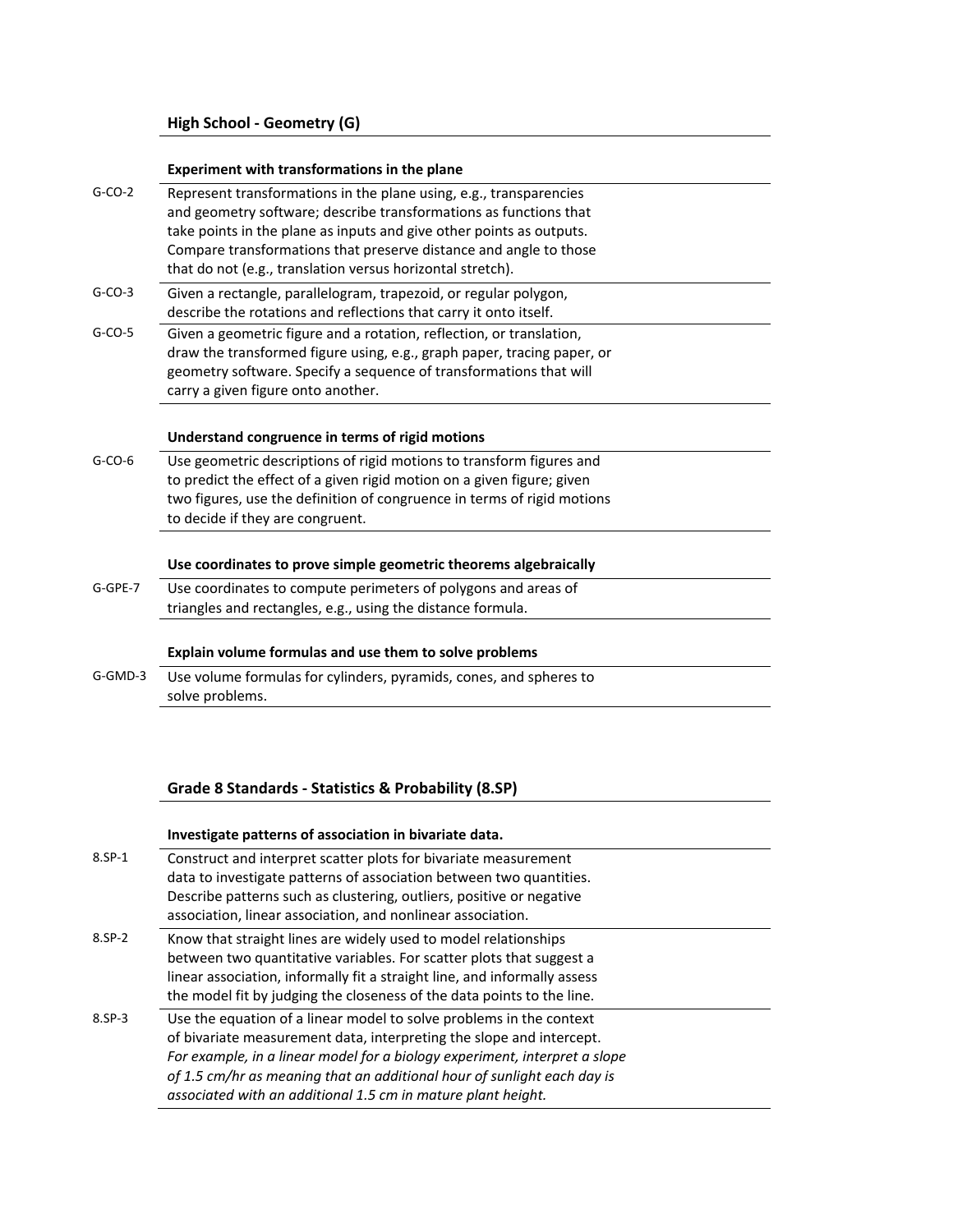## **Grade 7 Standards ‐ Ratios and Proportional Relationships (7.RP)**

### **Analyze proportional relationships and use them to solve real‐world and mathematical problems.**

| 7.RP-2a       | Decide whether two quantities are in a proportional relationship,<br>e.g., by testing for equivalent ratios in a table or graphing on a<br>coordinate plane and observing whether the graph is a straight<br>line through the origin.                             |
|---------------|-------------------------------------------------------------------------------------------------------------------------------------------------------------------------------------------------------------------------------------------------------------------|
| $7.$ RP- $2c$ | Represent proportional relationships by equations. For example, if<br>total cost t is proportional to the number n of items purchased at<br>a constant price p, the relationship between the total cost and the<br>number of items can be expressed as $t = pn$ . |
| 7.RP-3        | Use proportional relationships to solve multistep ratio and percent<br>problems. Examples: simple interest, tax, markups and markdowns,<br>gratuities and commissions, fees, percent increase and decrease, percent<br>error.                                     |

# **Grade 7 Standards ‐ The Number System (7.NS)**

### **Apply and extend previous understandings of operations with fractions to add, subtract, multiply, and divide rational numbers.**

| $7.NS-1b$ | Understand $p + q$ as the number located a distance $ q $ from p,<br>in the positive or negative direction depending on whether q is<br>positive or negative. Show that a number and its opposite have<br>a sum of 0 (are additive inverses). Interpret sums of rational<br>numbers by describing real-world contexts.                                                                 |
|-----------|----------------------------------------------------------------------------------------------------------------------------------------------------------------------------------------------------------------------------------------------------------------------------------------------------------------------------------------------------------------------------------------|
| $7.NS-1c$ | Understand subtraction of rational numbers as adding the<br>additive inverse, $p - q = p + (-q)$ . Show that the distance between<br>two rational numbers on the number line is the absolute value of<br>their difference, and apply this principle in real-world contexts.                                                                                                            |
| $7.NS-1d$ | Apply properties of operations as strategies to add and subtract<br>rational numbers.                                                                                                                                                                                                                                                                                                  |
| $7.NS-2a$ | Understand that multiplication is extended from fractions to<br>rational numbers by requiring that operations continue to<br>satisfy the properties of operations, particularly the distributive<br>property, leading to products such as $(-1)(-1) = 1$ and the rules<br>for multiplying signed numbers. Interpret products of rational<br>numbers by describing real-world contexts. |
| $7.NS-2b$ | Understand that integers can be divided, provided that the divisor<br>is not zero, and every quotient of integers (with non-zero divisor)<br>is a rational number. If p and q are integers, then $-(p/q) = (-p)/q =$<br>p/(-q). Interpret quotients of rational numbers by describing real-world<br>contexts.                                                                          |
| $7.NS-2c$ | Apply properties of operations as strategies to multiply and<br>divide rational numbers.                                                                                                                                                                                                                                                                                               |
| $7.NS-3$  | Solve real-world and mathematical problems involving the four<br>operations with rational numbers.                                                                                                                                                                                                                                                                                     |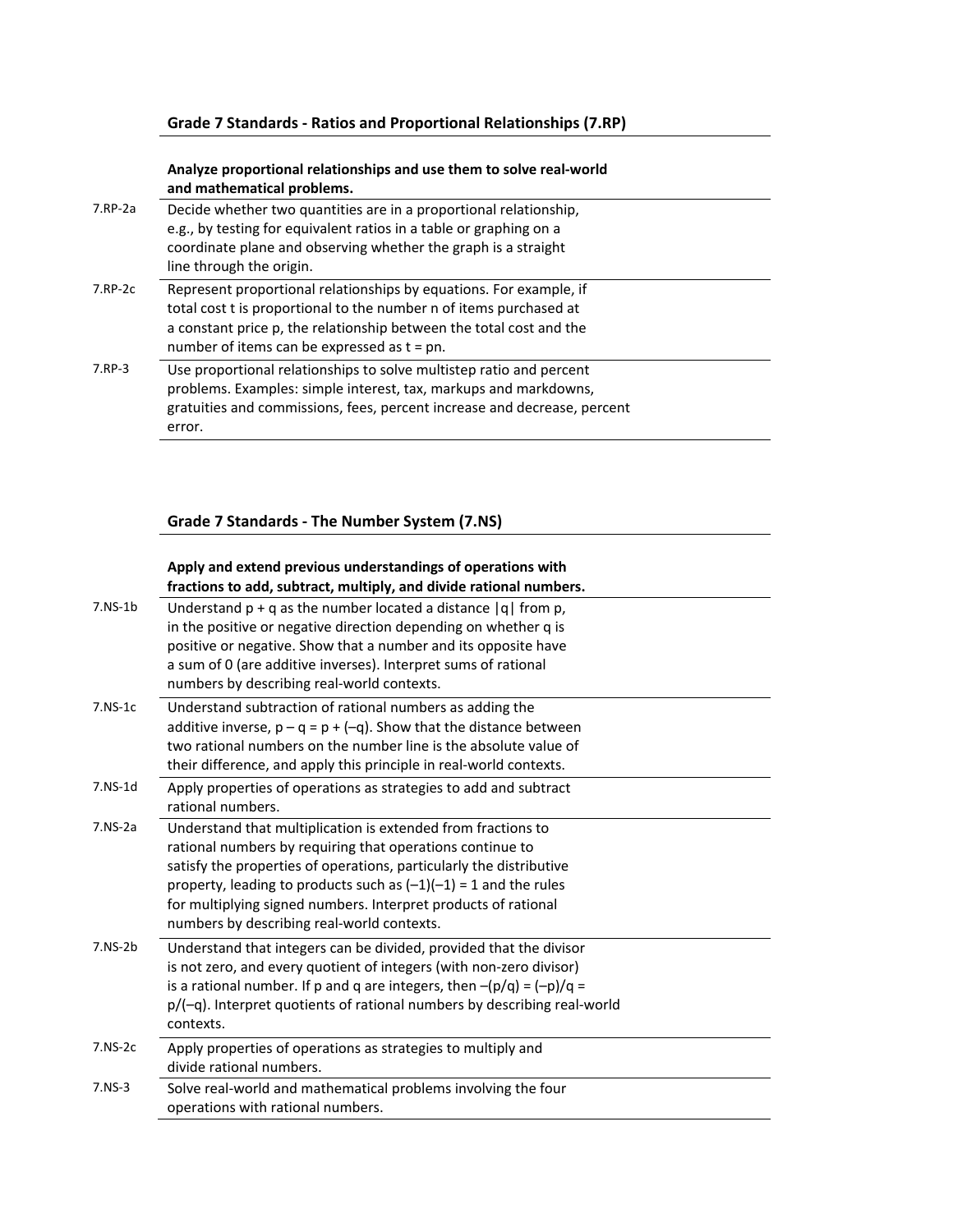# **Grade 7 Standards ‐ Expressions and Equations (7.EE)**

### **Use properties of operations to generate equivalent expressions.**

| 7.EE-1  | Apply properties of operations as strategies to add, subtract, factor,                                |  |
|---------|-------------------------------------------------------------------------------------------------------|--|
|         | and expand linear expressions with rational coefficients.                                             |  |
| 7.EE-2  | Understand that rewriting an expression in different forms in a                                       |  |
|         | problem context can shed light on the problem and how the quantities                                  |  |
|         | in it are related. For example, $a + 0.05a = 1.05a$ means that "increase by                           |  |
|         | 5%" is the same as "multiply by 1.05."                                                                |  |
|         |                                                                                                       |  |
|         | Solve real-life and mathematical problems using numerical and<br>algebraic expressions and equations. |  |
| 7.EE-3  | Solve multi-step real-life and mathematical problems posed with                                       |  |
|         | positive and negative rational numbers in any form (whole numbers,                                    |  |
|         | fractions, and decimals), using tools strategically. Apply properties of                              |  |
|         | operations to calculate with numbers in any form; convert between                                     |  |
|         | forms as appropriate; and assess the reasonableness of answers using                                  |  |
|         | mental computation and estimation strategies. For example: If a woman                                 |  |
|         | making \$25 an hour gets a 10% raise, she will make an additional 1/10 of                             |  |
|         | her salary an hour, or \$2.50, for a new salary of \$27.50. If you want to place                      |  |
|         | a towel bar 9 3/4 inches long in the center of a door that is 27 1/2 inches                           |  |
|         | wide, you will need to place the bar about 9 inches from each edge; this                              |  |
|         | estimate can be used as a check on the exact computation.                                             |  |
| 7.EE-4a | Solve word problems leading to equations of the form $px + q = r$                                     |  |
|         | and $p(x + q) = r$ , where p, q, and r are specific rational numbers.                                 |  |
|         | Solve equations of these forms fluently. Compare an algebraic                                         |  |
|         | solution to an arithmetic solution, identifying the sequence of the                                   |  |
|         | operations used in each approach. For example, the perimeter of a                                     |  |
|         | rectangle is 54 cm. Its length is 6 cm. What is its width?                                            |  |
| 7.EE-4b | Solve word problems leading to inequalities of the form $px + q > r$                                  |  |
|         | or $px + q < r$ , where p, q, and r are specific rational numbers. Graph                              |  |
|         | the solution set of the inequality and interpret it in the context of                                 |  |
|         | the problem. For example: As a salesperson, you are paid \$50 per                                     |  |
|         | week plus \$3 per sale. This week you want your pay to be at least                                    |  |
|         | \$100. Write an inequality for the number of sales you need to make,                                  |  |
|         | and describe the solutions.                                                                           |  |
|         |                                                                                                       |  |

# **Grade 7 Standards ‐ Geometry (7.G)**

### **Draw, construct, and describe geometrical figures and describe the relationships between them.**

7.G-1 Solve problems involving scale drawings of geometric figures, including computing actual lengths and areas from a scale drawing and reproducing a scale drawing at a different scale.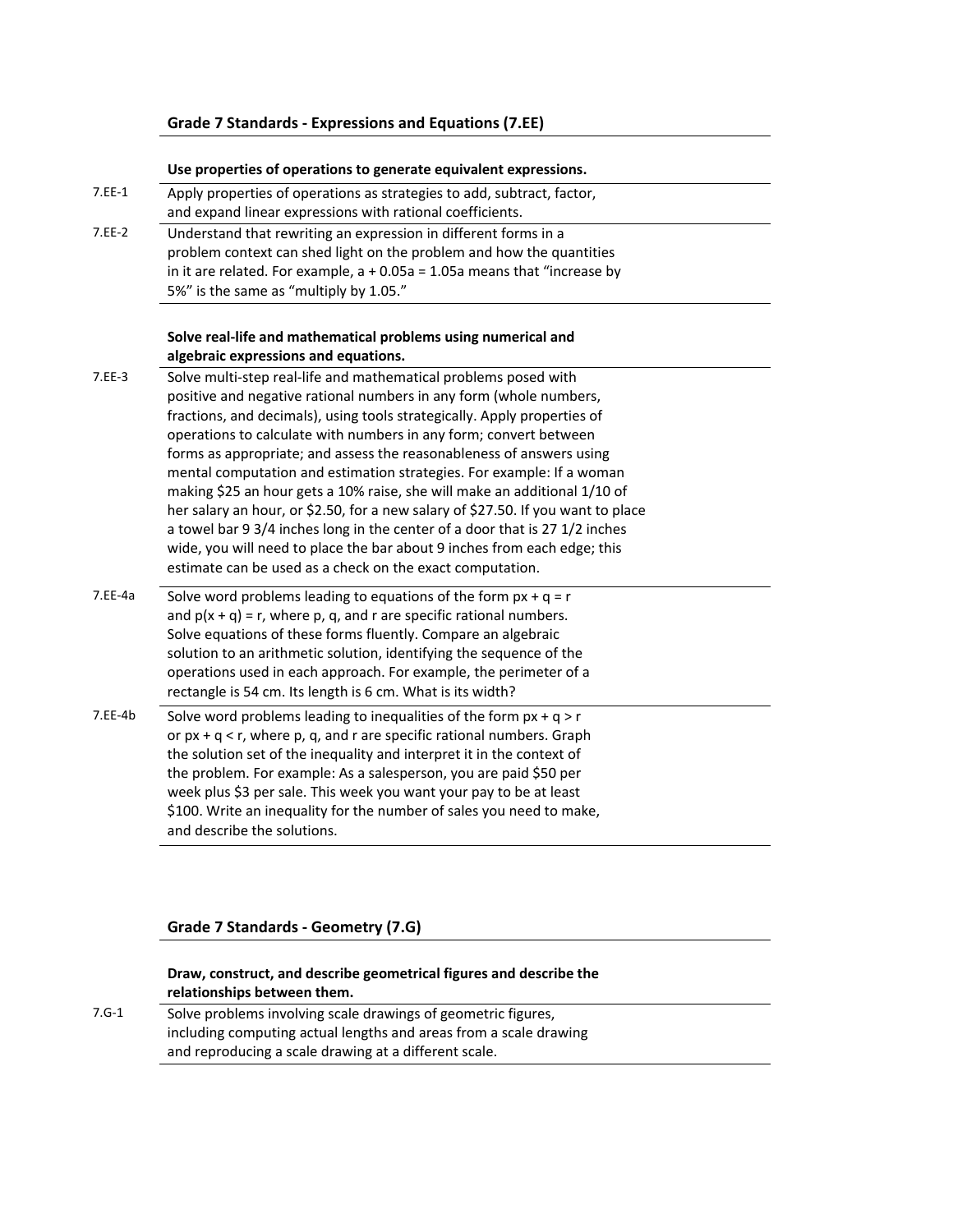### **Solve real‐life and mathematical problems involving angle measure, area, surface area, and volume.**

- 7.G‐4 Know the formulas for the area and circumference of a circle and use them to solve problems; give an informal derivation of the relationship between the circumference and area of a circle. 7.G‐5 Use facts about supplementary, complementary, vertical, and adjacent
- angles in a multi‐step problem to write and solve simple equations for an unknown angle in a figure.
- 7.G-6 Solve real-world and mathematical problems involving area, volume and surface area of two‐ and three‐dimensional objects composed of triangles, quadrilaterals, polygons, cubes, and right prisms.

# **Grade 6 Standards ‐ Ratios and Proportional Relationships (6.RP)**

|               | Understand ratio concepts and use ratio reasoning to solve problems.                                                                                                                                                                            |
|---------------|-------------------------------------------------------------------------------------------------------------------------------------------------------------------------------------------------------------------------------------------------|
| $6.RP-3$      | Use ratio and rate reasoning to solve real-world and mathematical<br>problems, e.g., by reasoning about tables of equivalent ratios, tape<br>diagrams, double number line diagrams, or equations.                                               |
| $6.$ RP- $3b$ | Solve unit rate problems including those involving unit pricing and<br>constant speed. For example, if it took 7 hours to mow 4 lawns, then<br>at that rate, how many lawns could be mowed in 35 hours? At what<br>rate were lawns being mowed? |
| $6.$ RP- $3c$ | Find a percent of a quantity as a rate per 100 (e.g., 30% of a<br>quantity means 30/100 times the quantity); solve problems<br>involving finding the whole, given a part and the percent.                                                       |

# **Grade 6 Standards ‐ The Number System (6.NS)**

### **Apply and extend previous understandings of multiplication and division to divide fractions by fractions.**

6.NS‐1 Interpret and compute quotients of fractions, and solve word problems involving division of fractions by fractions, e.g., by using visual fraction models and equations to represent the problem. For example, create a story context for  $(2/3) \div (3/4)$  and use a visual fraction model to show the quotient; use the relationship between multiplication and division to explain that  $(2/3) \div (3/4) = 8/9$  because 3/4 of 8/9 is 2/3. (In general,  $(a/b) \div (c/d) = ad/bc$ .) How much chocolate will each person get if 3 people share 1/2 lb of chocolate equally? How many 3/4‐cup servings are in 2/3 of a cup of yogurt? How wide is a rectangular strip of land with length 3/4 mi and area 1/2 square mi?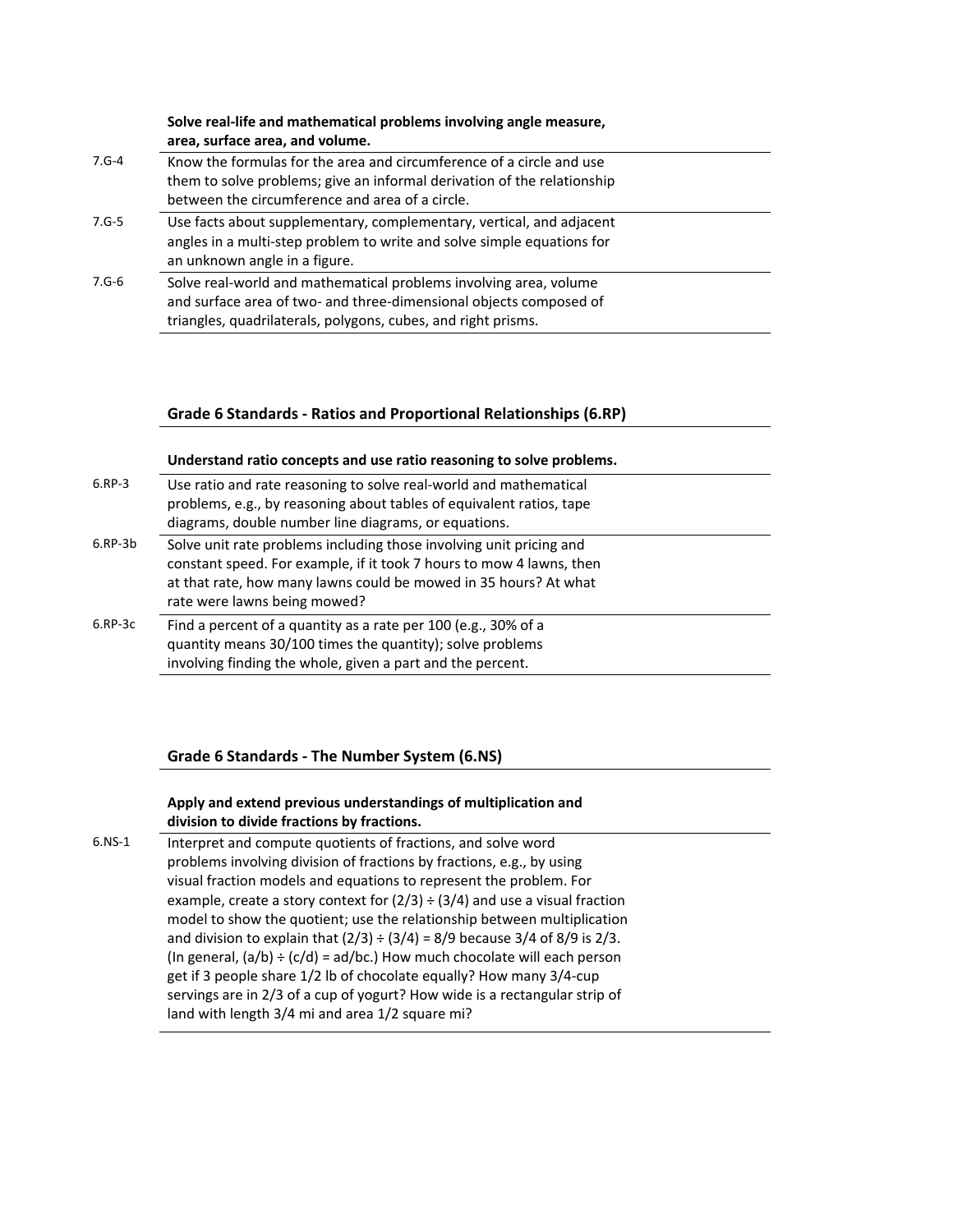|           | Compute fluently with multi-digit numbers and find common factors<br>and multiples.                                                                                                                                                                                                                                                                                                        |
|-----------|--------------------------------------------------------------------------------------------------------------------------------------------------------------------------------------------------------------------------------------------------------------------------------------------------------------------------------------------------------------------------------------------|
| $6.NS-2$  | Fluently divide multi-digit numbers using the standard algorithm.                                                                                                                                                                                                                                                                                                                          |
| $6.NS-3$  | Fluently add, subtract, multiply, and divide multi-digit decimals using<br>the standard algorithm for each operation.                                                                                                                                                                                                                                                                      |
| $6.NS-4$  | Find the greatest common factor of two whole numbers less than or<br>equal to 100 and the least common multiple of two whole numbers<br>less than or equal to 12. Use the distributive property to express a<br>sum of two whole numbers 1-100 with a common factor as a multiple<br>of a sum of two whole numbers with no common factor. For example,<br>express $36 + 8$ as $4(9 + 2)$ . |
|           | Apply and extend previous understandings of numbers to the system<br>of rational numbers.                                                                                                                                                                                                                                                                                                  |
| $6.NS-6$  | Understand a rational number as a point on the number line. Extend<br>number line diagrams and coordinate axes familiar from previous<br>grades to represent points on the line and in the plane with negative<br>number coordinates.                                                                                                                                                      |
| $6.NS-6a$ | Recognize opposite signs of numbers as indicating locations<br>on opposite sides of 0 on the number line; recognize that the<br>opposite of the opposite of a number is the number itself, e.g.,<br>$-(-3)$ = 3, and that 0 is its own opposite.                                                                                                                                           |
| $6.NS-6b$ | Understand signs of numbers in ordered pairs as indicating<br>locations in quadrants of the coordinate plane; recognize that<br>when two ordered pairs differ only by signs, the locations of the<br>points are related by reflections across one or both axes.                                                                                                                            |
| $6.NS-6c$ | Find and position integers and other rational numbers on a<br>horizontal or vertical number line diagram; find and position pairs<br>of integers and other rational numbers on a coordinate plane.                                                                                                                                                                                         |
| $6.NS-7a$ | Interpret statements of inequality as statements about the relative<br>position of two numbers on a number line diagram. For example,<br>interpret $-3 > -7$ as a statement that $-3$ is located to the right of $-7$ on<br>a number line oriented from left to right.                                                                                                                     |
| 6.NS-7c   | Understand the absolute value of a rational number as its distance<br>from 0 on the number line; interpret absolute value as magnitude<br>for a positive or negative quantity in a real-world situation. For<br>example, for an account balance of $-30$ dollars, write $ -30  = 30$ to<br>describe the size of the debt in dollars.                                                       |
| $6.NS-8$  | Solve real-world and mathematical problems by graphing points in all<br>four quadrants of the coordinate plane. Include use of coordinates and<br>absolute value to find distances between points with the same first<br>coordinate or the same second coordinate.                                                                                                                         |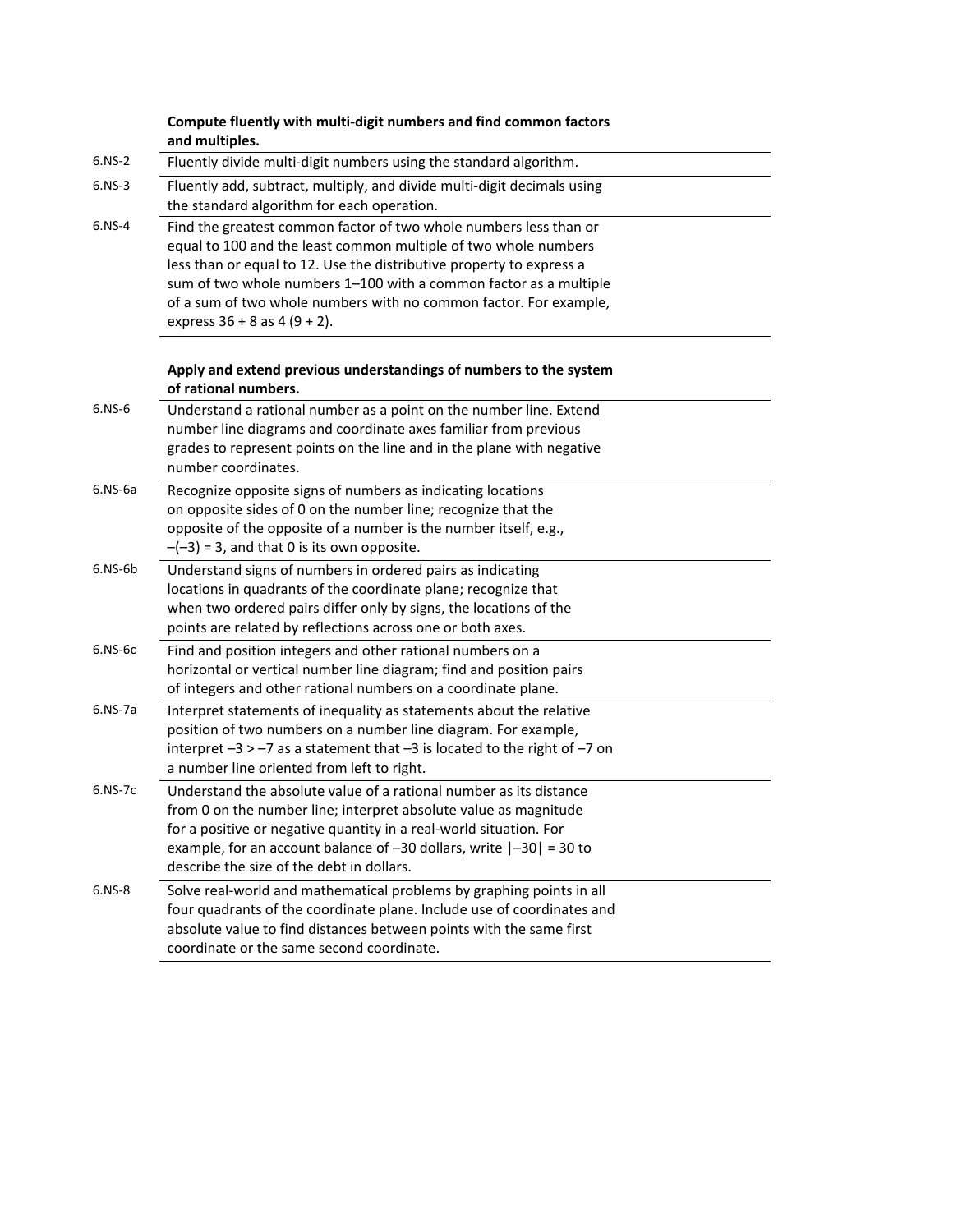# **Grade 6 Standards ‐ Expressions and Equations (6.EE)**

## **Apply and extend previous understandings of arithmetic to algebraic expressions.**

| $6.EE-1$  | Write and evaluate numerical expressions involving whole-number<br>exponents.                                                                                                                                                                                                                                                                                                                                                                                                               |
|-----------|---------------------------------------------------------------------------------------------------------------------------------------------------------------------------------------------------------------------------------------------------------------------------------------------------------------------------------------------------------------------------------------------------------------------------------------------------------------------------------------------|
| $6.EE-2a$ | Write expressions that record operations with numbers and with<br>letters standing for numbers. For example, express the calculation<br>"Subtract y from 5" as $5 - y$ .                                                                                                                                                                                                                                                                                                                    |
| $6.EE-2b$ | Identify parts of an expression using mathematical terms (sum,<br>term, product, factor, quotient, coefficient); view one or more<br>parts of an expression as a single entity. For example, describe the<br>expression 2 (8 + 7) as a product of two factors; view (8 + 7) as both<br>a single entity and a sum of two terms.                                                                                                                                                              |
| $6.EE-2c$ | Evaluate expressions at specific values of their variables. Include<br>expressions that arise from formulas used in real-world problems.<br>Perform arithmetic operations, including those involving wholenumber<br>exponents, in the conventional order when there are no<br>parentheses to specify a particular order (Order of Operations).<br>For example, use the formulas $V = s^3$ and $A = 6 s^2$ to find the volume<br>and surface area of a cube with sides of length $s = 1/2$ . |
| $6.EE-3$  | Apply the properties of operations to generate equivalent expressions.<br>For example, apply the distributive property to the expression 3 $(2 + x)$ to<br>produce the equivalent expression $6 + 3x$ ; apply the distributive property<br>to the expression $24x + 18y$ to produce the equivalent expression<br>6 (4x + 3y); apply properties of operations to $y + y + y$ to produce the<br>equivalent expression 3y.                                                                     |
| 6.EE-4    | Identify when two expressions are equivalent (i.e., when the two<br>expressions name the same number regardless of which value is<br>substituted into them). For example, the expressions $y + y + y$ and 3y<br>are equivalent because they name the same number regardless of which<br>number y stands for.                                                                                                                                                                                |
|           | Reason about and solve one-variable equations and inequalities.                                                                                                                                                                                                                                                                                                                                                                                                                             |
| 6.EE-5    | Understand solving an equation or inequality as a process of<br>answering a question: which values from a specified set, if any, make<br>the equation or inequality true? Use substitution to determine whether<br>a given number in a specified set makes an equation or inequality true.                                                                                                                                                                                                  |
| $6.EE-6$  | Use variables to represent numbers and write expressions when<br>solving a real-world or mathematical problem; understand that a<br>variable can represent an unknown number, or, depending on the<br>purpose at hand, any number in a specified set.                                                                                                                                                                                                                                       |
| 6.EE-7    | Solve real-world and mathematical problems by writing and solving<br>equations of the form $x + p = q$ and $px = q$ for cases in which p, q and<br>x are all nonnegative rational numbers.                                                                                                                                                                                                                                                                                                  |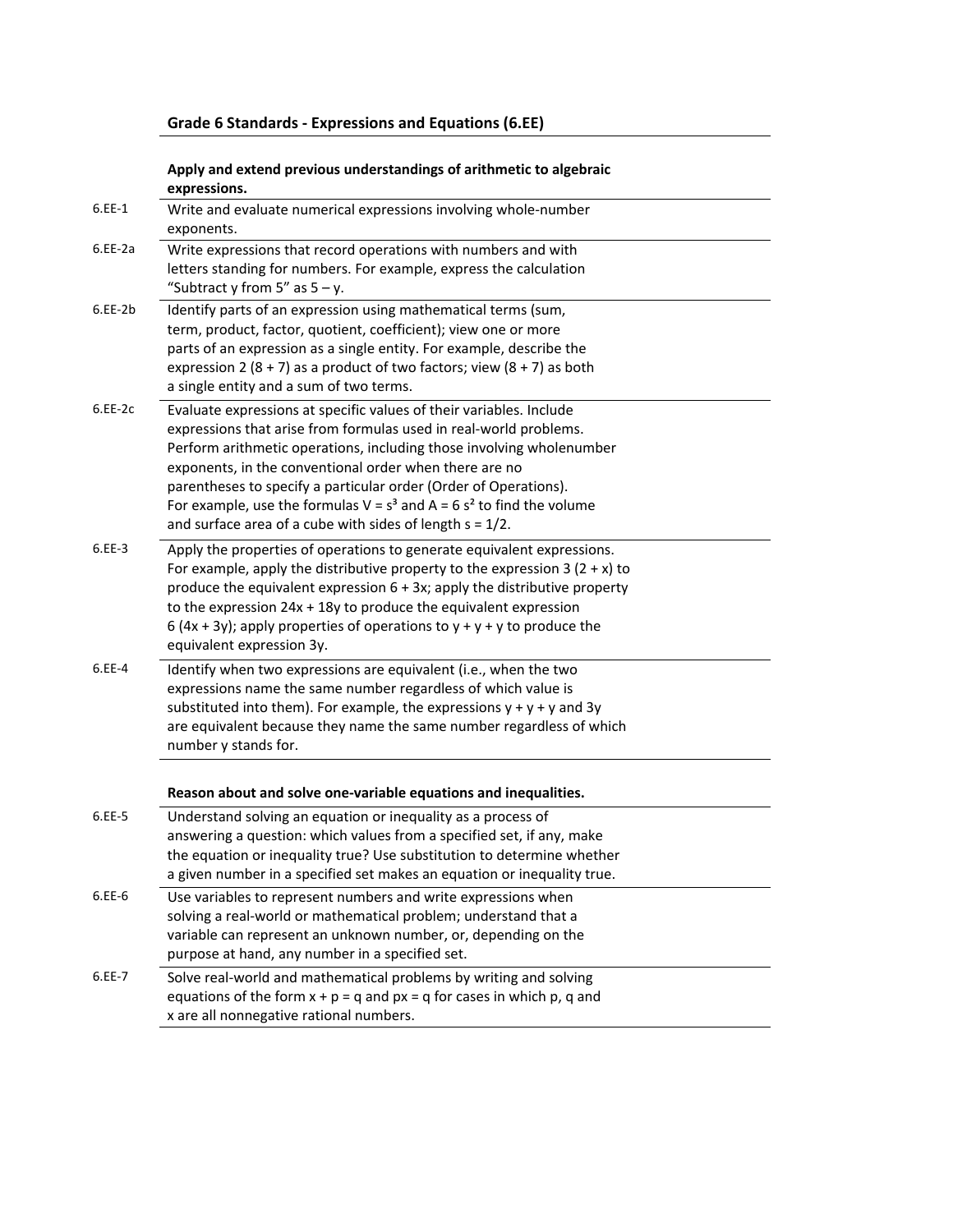### **Represent and analyze quantitative relationships between dependent and independent variables.**

6.EE‐9 Use variables to represent two quantities in a real‐world problem that change in relationship to one another; write an equation to express one quantity, thought of as the dependent variable, in terms of the other quantity, thought of as the independent variable. Analyze the relationship between the dependent and independent variables using graphs and tables, and relate these to the equation. For example, in a problem involving motion at constant speed, list and graph ordered pairs of distances and times, and write the equation  $d = 65t$  to represent the relationship between distance and time.

## **Grade 6 Standards ‐ Geometry (6.G)**

#### **Solve real‐world and mathematical problems involving area, surface area, and volume.**

- 6.G‐1 Find the area of right triangles, other triangles, special quadrilaterals, and polygons by composing into rectangles or decomposing into triangles and other shapes; apply these techniques in the context of solving real‐world and mathematical problems.
- 6.G‐2 Find the volume of a right rectangular prism with fractional edge lengths by packing it with unit cubes of the appropriate unit fraction edge lengths, and show that the volume is the same as would be found by multiplying the edge lengths of the prism. Apply the formulas  $V = I w$  h and  $V = b$  h to find volumes of right rectangular prisms with fractional edge lengths in the context of solving real‐world and mathematical problems.
- 6.G‐3 Draw polygons in the coordinate plane given coordinates for the vertices; use coordinates to find the length of a side joining points with the same first coordinate or the same second coordinate. Apply these techniques in the context of solving real‐world and mathematical problems.

### **Grade 6 Standards ‐ Statistics & Probability (6.SP)**

#### **Develop understanding of statistical variability.**

6.SP‐3 Recognize that a measure of center for a numerical data set summarizes all of its values with a single number, while a measure of variation describes how its values vary with a single number.

#### **Summarize and describe distributions.**

6.SP‐4 Display numerical data in plots on a number line, including dot plots, histograms, and box plots.